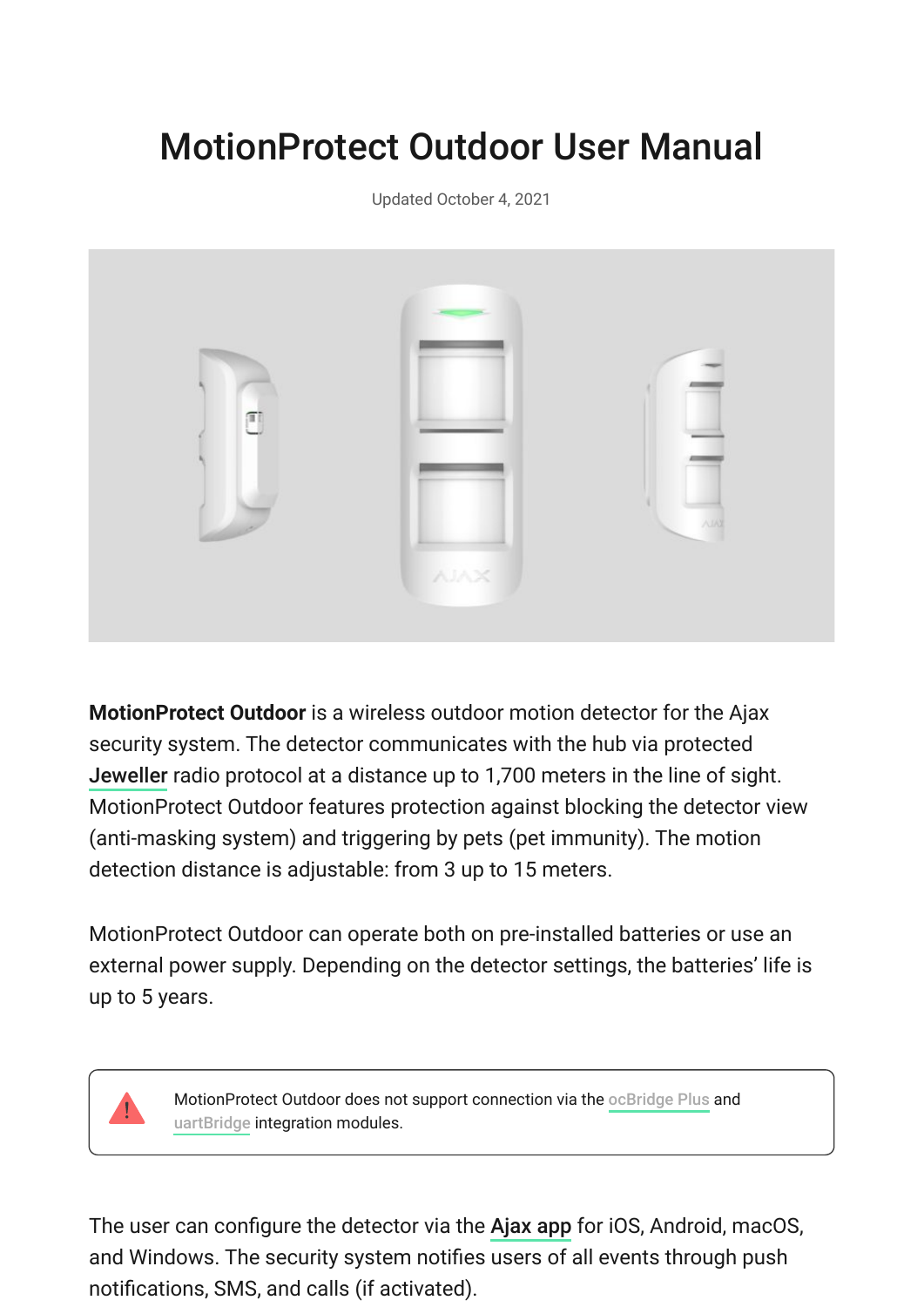The Ajax security system can be connected to a central monitoring station of a security company.

#### [Buy outdoor motion detector MotionProtect Outdoor](https://ajax.systems/products/motionprotect-outdoor/)

# Functional Elements



- **1.** Main light indicator
- **2.** Upper light indicator and masking sensor
- **3.** Upper motion sensor lens
- **4.** Masking sensor
- **5.** Lower light indicator and masking sensor
- **6.** Lower motion sensor lens
- **7.** SmartBracket attachment panel (perforated part is required for actuating the tamper button in case of any attempt to dismantle the detector)
- **8.** The hole for attaching SmartBracket panel with a screw
- **9.** "On" button
- **10.** Tamper button
- **11.** QR Code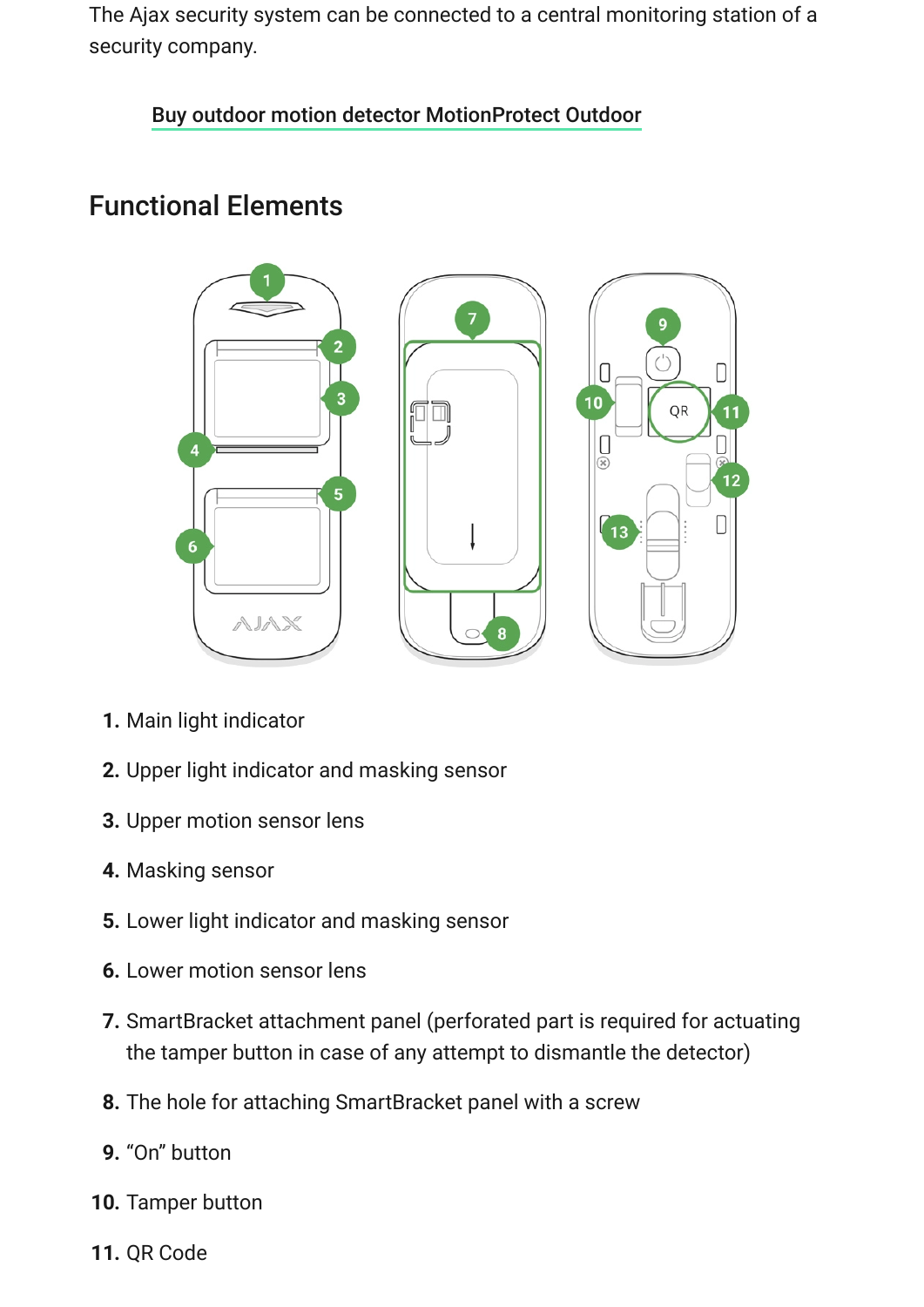- **12.** Connector for external power supply cable outlet
- **13.** Scrollbar for adjusting the motion detection range

# Operating Principle

When the system is armed, the detector continuously receives signals from two PIR sensors. If both sensors detect identical motion, MotionProtect Outdoor instantly transmits an alarm signal to the hub and blinks with a green LED. MotionProtect Outdoor ignores animals, birds, insects, as well as swaying plants and trees.

> By a motion alarm, the security system also can activate sirens and notify a security company if connected.



The detector recognizes motion and sends the first alarm immediately, but next alarms until disarming are transmitted no more than once in 5 seconds.

If a motion is detected before the system is armed, the detector will be armed not immediately, but during the next polling by the hub.

#### [Learn more about the algorithm of the detector operation](https://ajax.systems/products/motionprotect-outdoor/)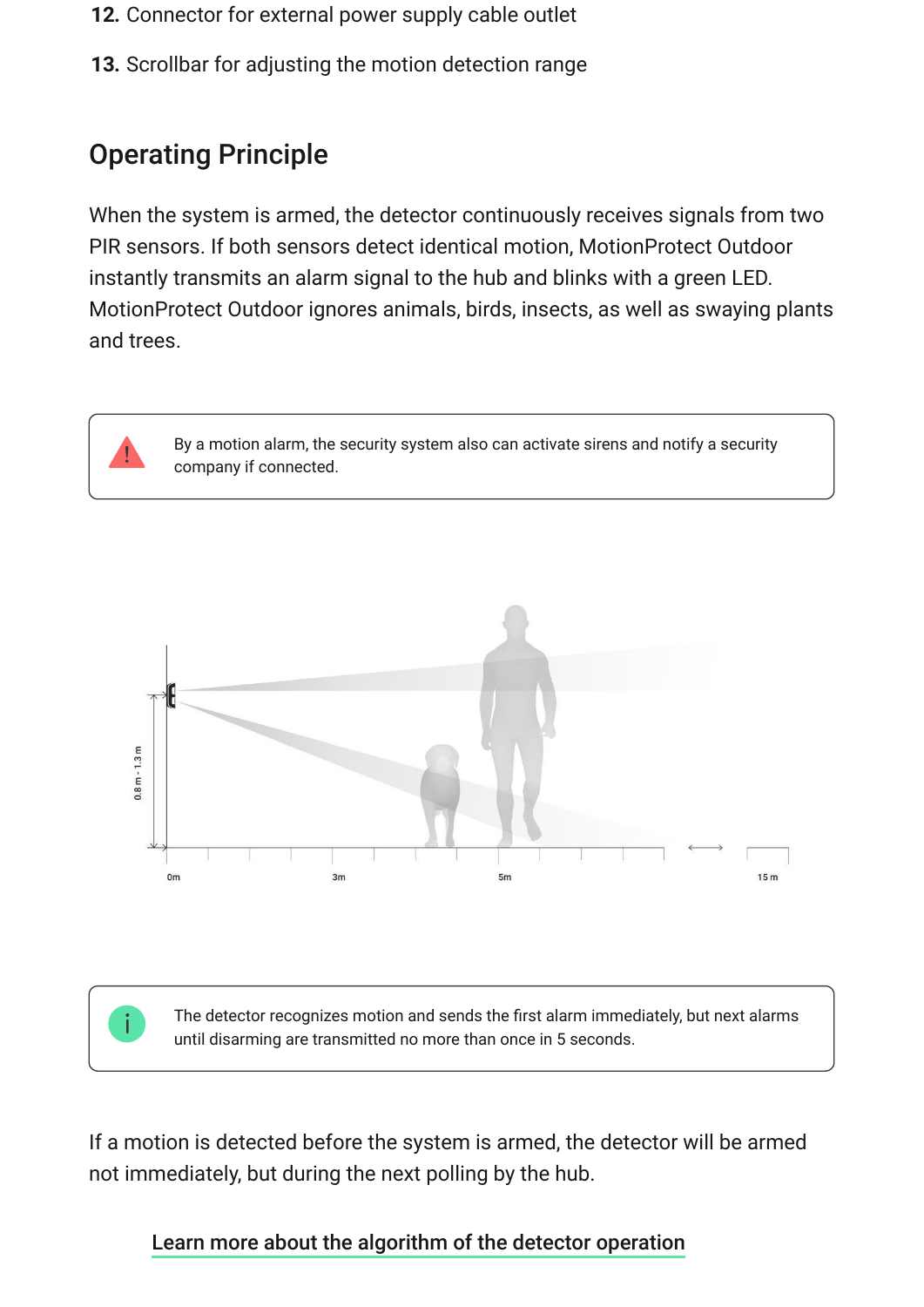# Anti-masking system

**Masking** is an attempt to block in any way the view of the detector's lens.

MotionProtect Outdoor detects the following types of masking:

- An obstacle in front of both lenses (an object on the height of the detector and at a distance of up to 20 cm in front of it)
- An obstacle in front of any of the lenses (an object at a distance of up to 10 cm in front of one of the lenses)
- Painting or pasting any of the lenses with an opaque substance
- Pasting the detector front side with an opaque substance
- Applying an aerosol or painting the detector front side with paint

If one or more types of masking are detected, the detector generates a masking alarm and lights up a green LED for 1 second.

MotionProtect Outdoor detects masking regardless of the security state: armed or disarmed.

|                                                 | Active mode (detector is armed) |                       | Passive mode (detector is disarmed) |                       |
|-------------------------------------------------|---------------------------------|-----------------------|-------------------------------------|-----------------------|
| Masking type                                    | Time to alarm, s                | Time to restore,<br>s | Time to alarm, s                    | Time to restore,<br>s |
| An obstacle in<br>front of both<br>lenses       | $\overline{2}$                  | 8                     | 130                                 | 10                    |
| An obstacle in<br>front of any of<br>the lenses | 130                             | 18                    | 130                                 | 10                    |
| Pasting or<br>painting any of<br>the lenses     | 130                             | 18                    | 130                                 | 10                    |
| Pasting the<br>detector front<br>side           | 130                             | 18                    | 130                                 | 10                    |

#### Response time to masking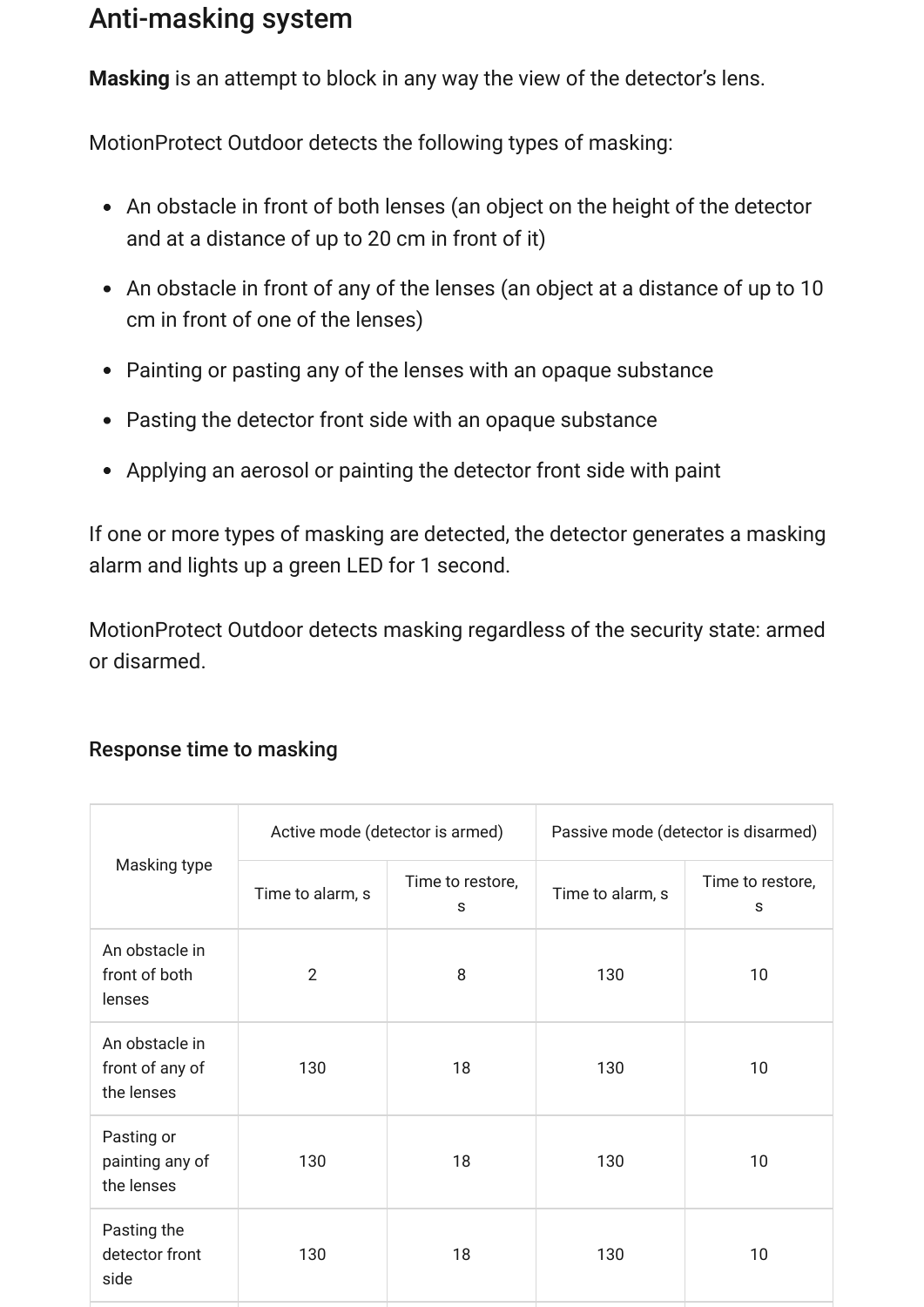| Applying aerosol<br>or painting the<br>detector front<br>side with paint | 130 | 18 | 130 | 10 |
|--------------------------------------------------------------------------|-----|----|-----|----|
|--------------------------------------------------------------------------|-----|----|-----|----|

# **Connecting**

# **Before starting connection:**

- **1.** Following the hub user guide, install the Ajax app. Create the account, add the hub, and create at least one room.
- **2.** Switch on the hub and check the internet connection (via Ethernet cable and/or GSM network).
- **3.** Make sure that the hub is disarmed and does not update by checking its status in the Ajax app.

Only users with administrator rights can add the device to the hub

## **How to connect the device to the hub:**

- **1.** Select the **Add Device** option in the Ajax application.
- **2.** Name the device, scan/write manually the **QR Code** (located on the body and packaging), and select the location room.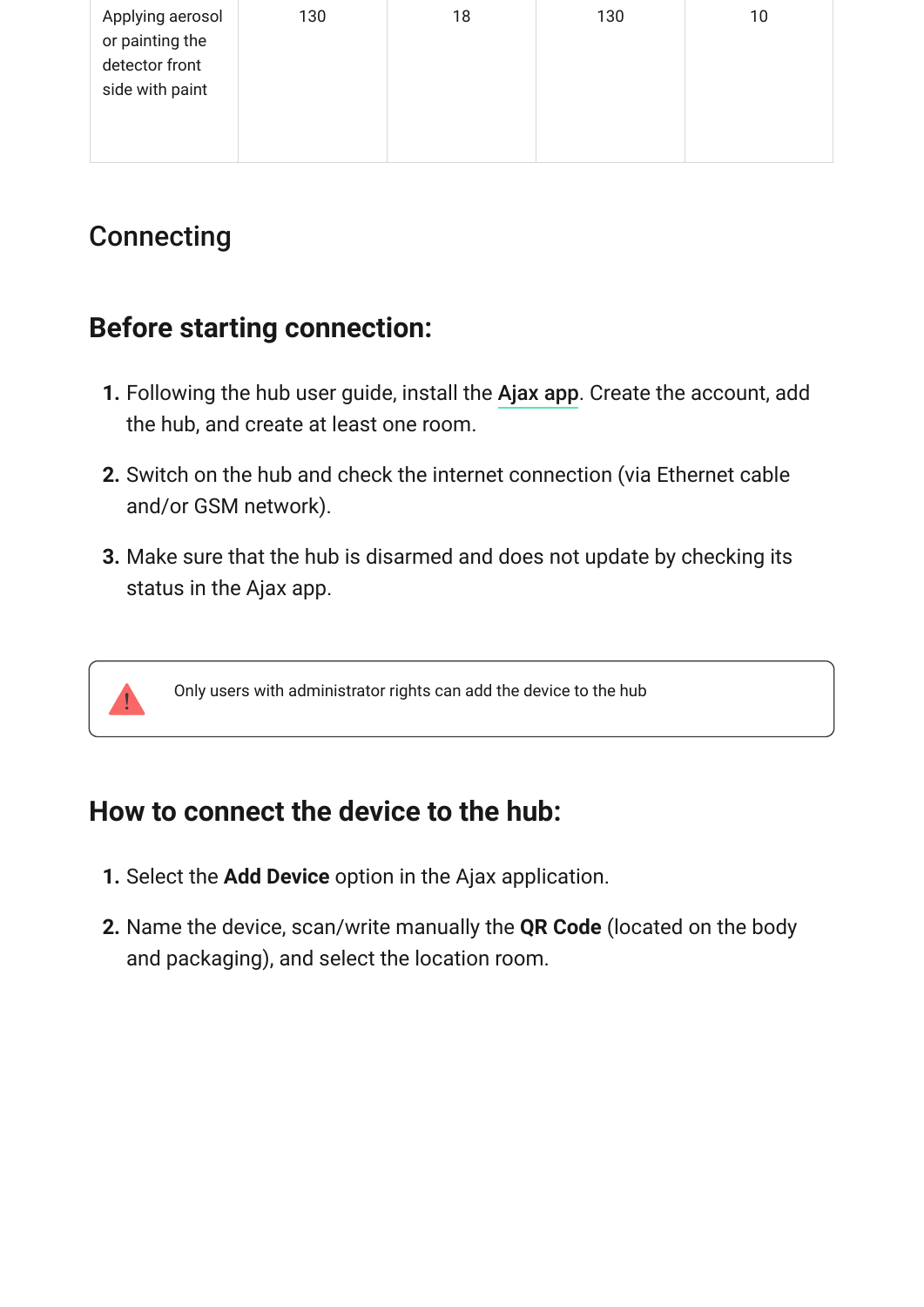

- **3.** Select **Add**  the countdown will begin.
- **4.** Switch on the device by pressing the on/off button for 3 seconds.



For the detection and interfacing to occur, the detector should be located within the coverage area of the wireless network of the hub (at a single protected object). Request for connection to the hub is transmitted for a short time at the time of switching on the device.

MotionProtect Outdoor turns off automatically after 6 seconds, if it failed to connect to the hub. To retry the connection, you do not need to switch off the device. If the detector has already been assigned to another hub, turn off MotionProtect Outdoor, and then follow the standard addition procedure.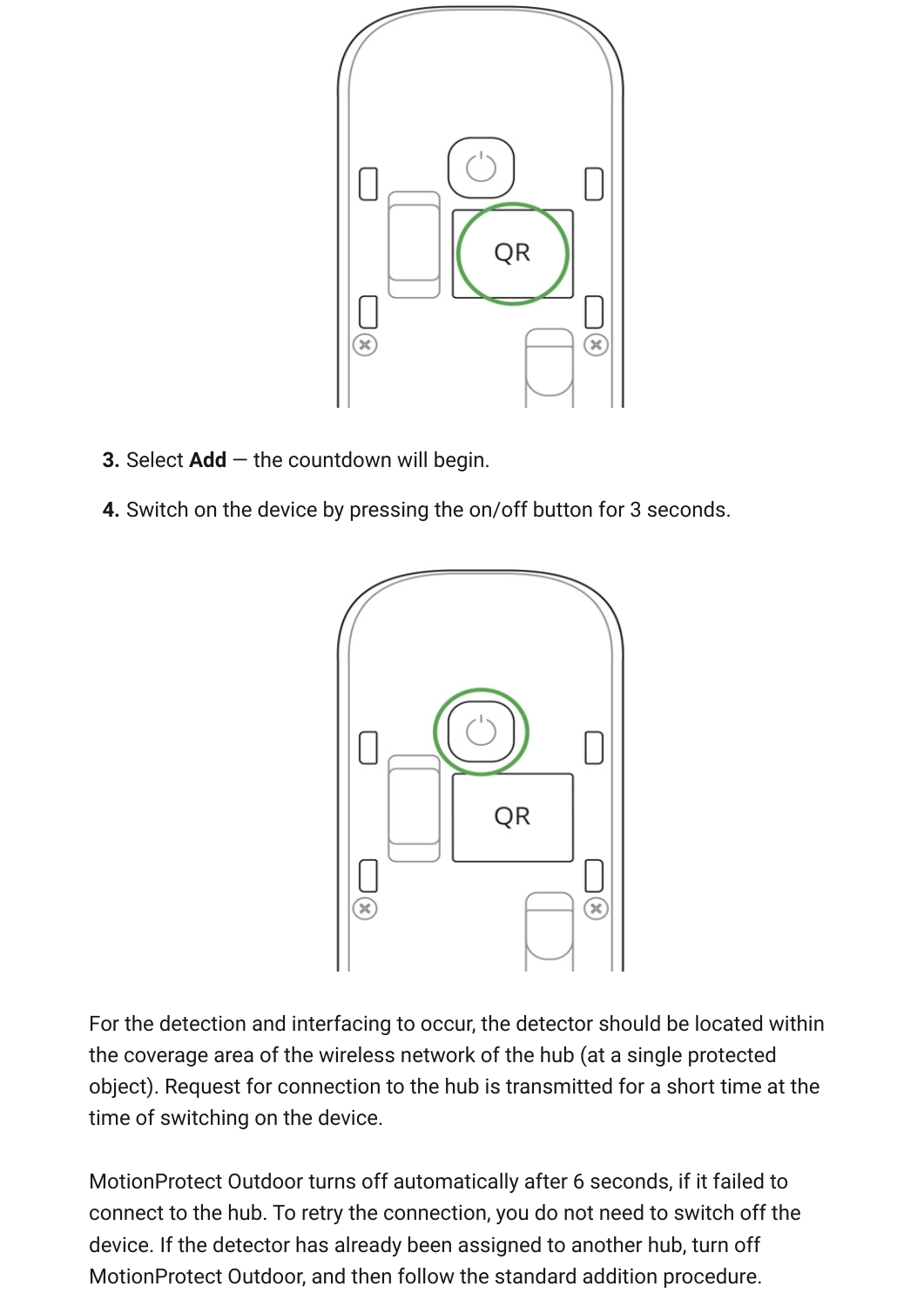If the connection to the hub failed, repeat the connection attempt after 30 seconds.

The device connected to the hub will appear in the list of devices of the hub in the app. The update of the detector statuses in the list depends on the device ping interval set in the hub settings (the default value is 36 seconds).

> To avoid masking alarms, switch off anti-masking in the device settings before the installation!

### **States**

1. Devices **-**

**2.** MotionProtect Outdoor

| <b>Parameter</b>         | <b>Value</b>                                                                                |
|--------------------------|---------------------------------------------------------------------------------------------|
| Temperature              | Temperature of the Detector. Measured on the<br>processor and changes gradually             |
| Jeweller Signal Strength | Signal strength between the hub and the<br>detector                                         |
| Connection               | Connection status between the hub and the<br>detector                                       |
|                          | Battery level of the device. Two states available:                                          |
|                          | $\bullet$ OK                                                                                |
| <b>Battery Charge</b>    | Battery discharged                                                                          |
|                          | How battery charge is displayed in                                                          |
|                          | Ajax apps                                                                                   |
| Lid                      | The tamper mode of the detector, which reacts<br>to the detachment of or damage to the body |
| Delay When Entering, sec | Delay time when entering                                                                    |
| Delay When Leaving, sec  | Delay period after the security system is armed                                             |
| ReX                      | Displays the status of using the ReX range<br>extender                                      |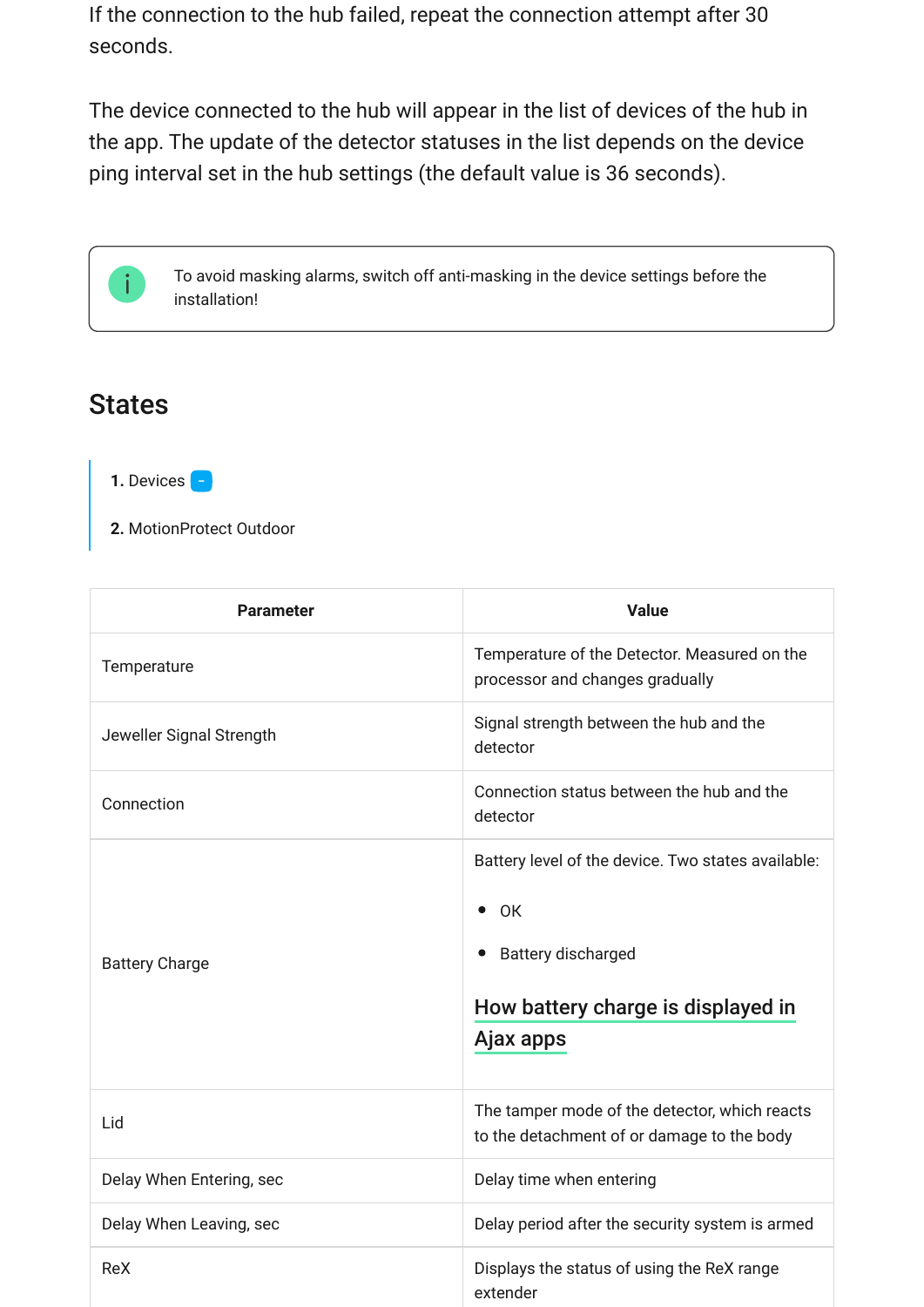| <b>External Power</b>         | Displays the status of using the external power<br>supply                                                                                                                                                                 |
|-------------------------------|---------------------------------------------------------------------------------------------------------------------------------------------------------------------------------------------------------------------------|
| Sensitivity                   | Sensitivity level of the motion detector: low,<br>normal, high                                                                                                                                                            |
| Anti-masking                  | Has the anti-masking option been enabled                                                                                                                                                                                  |
| <b>Always Active</b>          | When turned on, the motion detector always<br>detects movement                                                                                                                                                            |
|                               | Shows the status of the device temporary<br>deactivation function:                                                                                                                                                        |
|                               | $No$ – the device operates normally and<br>$\bullet$<br>transmits all events.                                                                                                                                             |
|                               | Lid only $-$ the hub administrator has<br>disabled notifications about triggering on<br>the device body.                                                                                                                  |
| <b>Temporary Deactivation</b> | <b>Entirely</b> $-$ the device is completely excluded<br>$\bullet$<br>from the system operation by the hub<br>administrator. The device does not follow<br>system commands and does not report<br>alarms or other events. |
|                               | By number of alarms $-$ the device is<br>automatically disabled when the number of<br>alarms is exceeded (specified in the settings<br>for Devices Auto Deactivation). The feature<br>is configured in the Ajax PRO app.  |
| Firmware                      | Detector firmware version                                                                                                                                                                                                 |
| Device ID                     | Device identifier                                                                                                                                                                                                         |

# Settings



| <b>Setting</b> | <b>Value</b>                 |
|----------------|------------------------------|
| First field    | Detector name, can be edited |
|                |                              |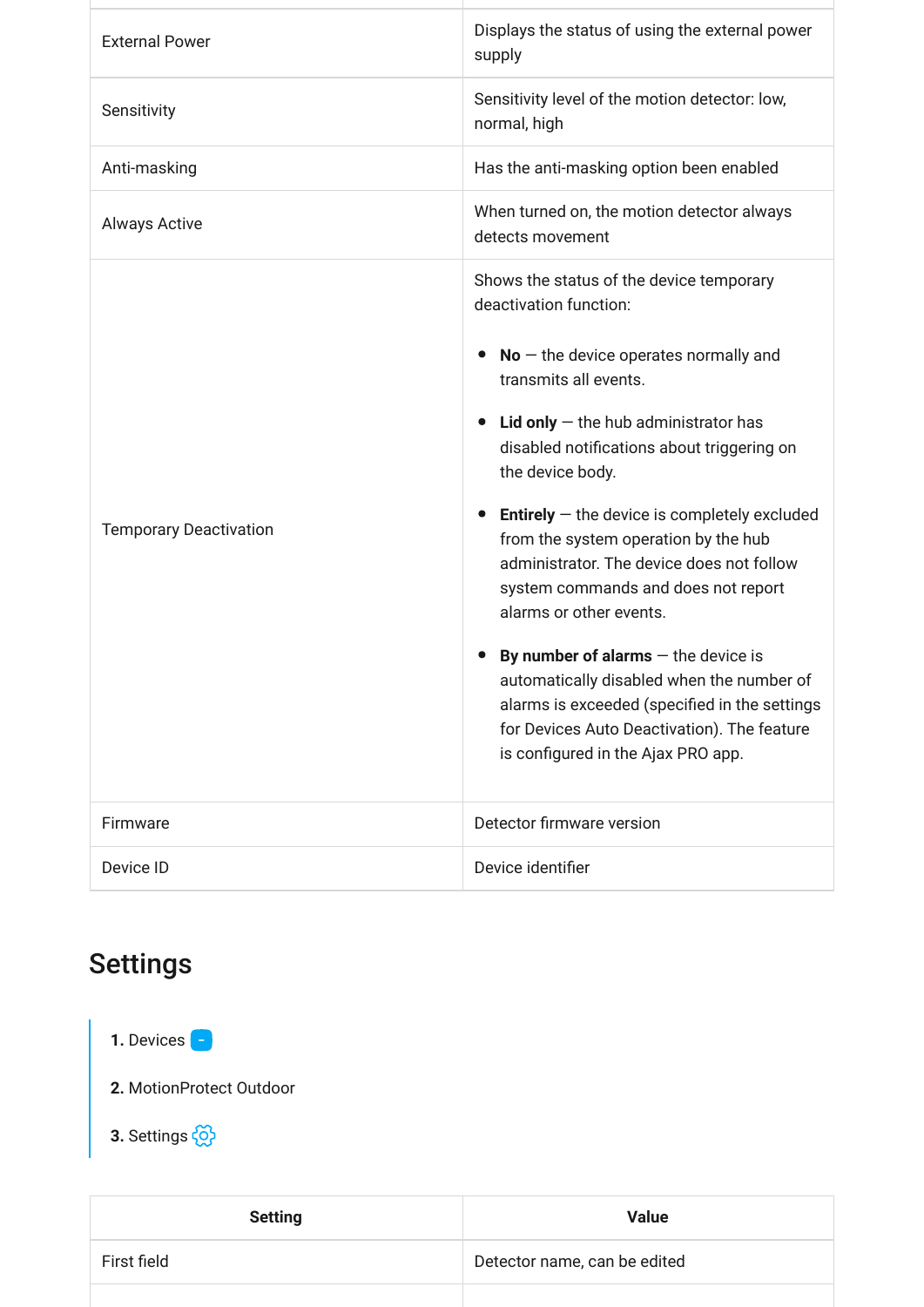| Room                                  | Selecting the virtual room to which the device is<br>assigned                                                                                                                                                                                                                                                                                                                                                                                                                                                                                                                                                                                     |
|---------------------------------------|---------------------------------------------------------------------------------------------------------------------------------------------------------------------------------------------------------------------------------------------------------------------------------------------------------------------------------------------------------------------------------------------------------------------------------------------------------------------------------------------------------------------------------------------------------------------------------------------------------------------------------------------------|
| Delay When Entering, sec              | Selecting delay time when entering                                                                                                                                                                                                                                                                                                                                                                                                                                                                                                                                                                                                                |
| Delay When Leaving, sec               | Delay period after the security system is armed                                                                                                                                                                                                                                                                                                                                                                                                                                                                                                                                                                                                   |
| Delays in Night Mode                  | When enabled, the detector will experience a<br>delay in the night mode                                                                                                                                                                                                                                                                                                                                                                                                                                                                                                                                                                           |
| Arm in Night Mode                     | When turned on, the detector will switch to<br>armed mode when using night mode                                                                                                                                                                                                                                                                                                                                                                                                                                                                                                                                                                   |
| <b>Alarm LED indication</b>           | Allows you to disable the flashing of the LED<br>indicator during an alarm. Available for devices<br>with firmware version 5.55.0.0 or higher<br>How to find the firmware version or<br>the ID of the detector or device?                                                                                                                                                                                                                                                                                                                                                                                                                         |
| Sensitivity                           | Sensitivity level of the motion detector.<br>The choice depends on the type of object, the<br>presence of potential sources of false alarms,<br>and the protected area:<br>$Low$ – there are likely sources of false<br>alarms in the protected area. For example,<br>tall bushes.<br><b>Medium</b> (default value) $-$ recommended<br>value, suitable for most objects. Do not<br>change it if the detector is working correctly.<br>$High$ – there is no interference in the<br>protected area, the maximum detection<br>range and speed of alarm detection are<br>important. For example, if the detector is<br>installed in a narrow passage. |
| Anti-masking                          | If active, sensor will always detect masking                                                                                                                                                                                                                                                                                                                                                                                                                                                                                                                                                                                                      |
| Always active                         | When turned on, the detector always registers<br>motion                                                                                                                                                                                                                                                                                                                                                                                                                                                                                                                                                                                           |
| Alert with a siren if motion detected | If active, Sirens added to the system are<br>activated when the motion detected                                                                                                                                                                                                                                                                                                                                                                                                                                                                                                                                                                   |
| Jeweller Signal Strength Test         | Switches the detector to the Jeweller signal<br>strength test mode                                                                                                                                                                                                                                                                                                                                                                                                                                                                                                                                                                                |
| <b>Detection Zone Test</b>            | Switches the detector to the detection area test:                                                                                                                                                                                                                                                                                                                                                                                                                                                                                                                                                                                                 |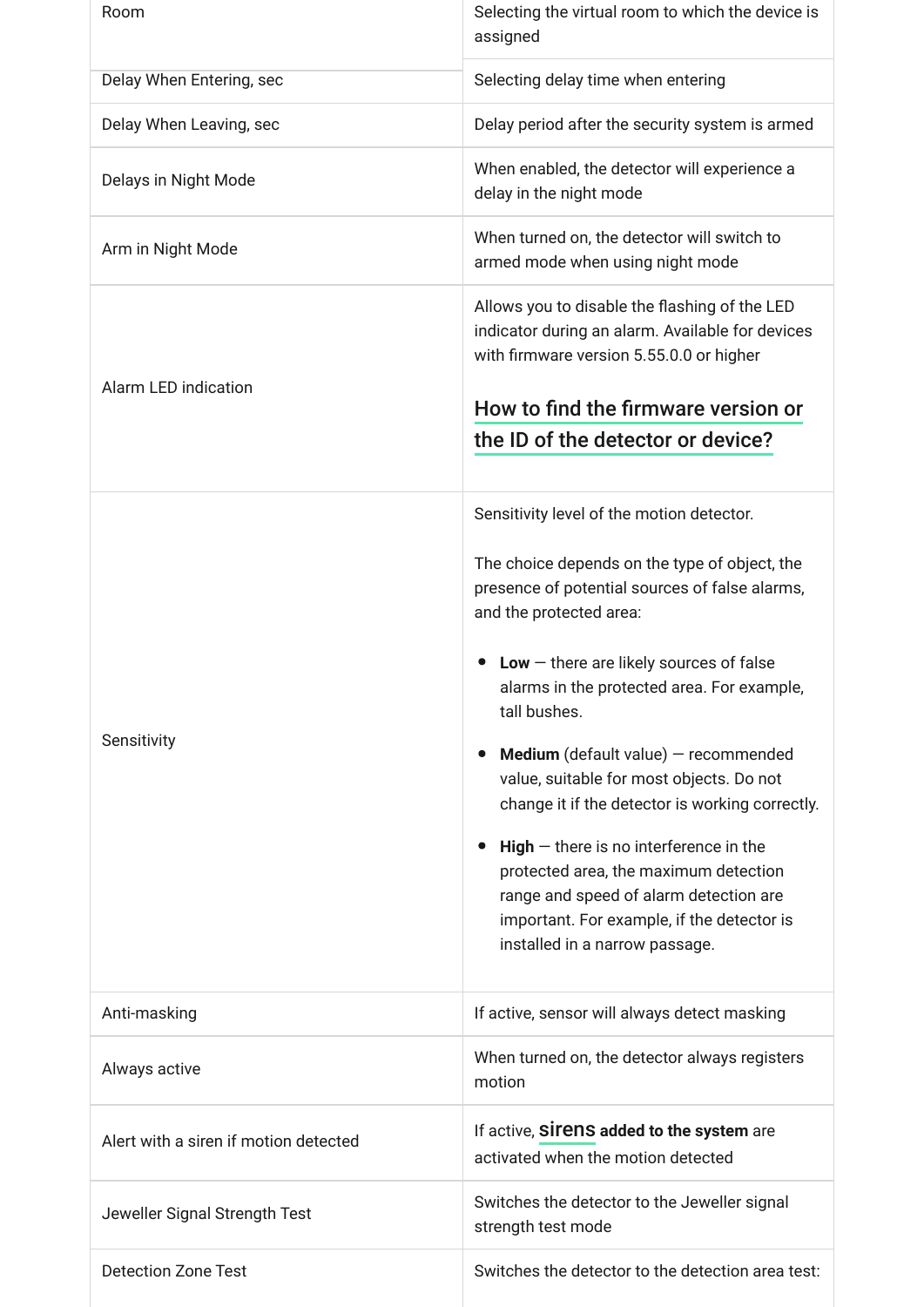|                               | General motion detector test                                                                                                                                                                   |
|-------------------------------|------------------------------------------------------------------------------------------------------------------------------------------------------------------------------------------------|
|                               | Upper motion detector test                                                                                                                                                                     |
|                               | Lower motion detector test                                                                                                                                                                     |
|                               | Masking sensor test (if anti-masking<br>$\bullet$<br>function is enabled)                                                                                                                      |
| <b>Attenuation Test</b>       | Switches the detector to the signal fade test<br>mode (available in detectors with firmware<br>version 3.50 and later)                                                                         |
|                               | Allows the user to disconnect the device<br>without removing it from the system.                                                                                                               |
|                               | Two options are available:                                                                                                                                                                     |
|                               | <b>Entirely</b> $-$ the device will not execute<br>$\bullet$<br>system commands or participate in<br>automation scenarios, and the system will<br>ignore device alarms and other notifications |
| <b>Temporary Deactivation</b> | <b>Lid only</b> $-$ the system will ignore only<br>$\bullet$<br>notifications about the triggering of the<br>device tamper button                                                              |
|                               | Learn more about temporary                                                                                                                                                                     |
|                               | deactivation of devices                                                                                                                                                                        |
|                               | The system can also automatically disable<br>devices when the set number of alarms is<br>exceeded.                                                                                             |
|                               | Learn more about auto deactivation                                                                                                                                                             |
|                               | of devices                                                                                                                                                                                     |
| <b>User Guide</b>             | Opens the detector User Guide                                                                                                                                                                  |
| <b>Unpair Device</b>          | Disconnects the detector from the hub and<br>deletes its settings                                                                                                                              |

# Indication

MotionProtect Outdoor light indicator may light up red or green depending on the device status.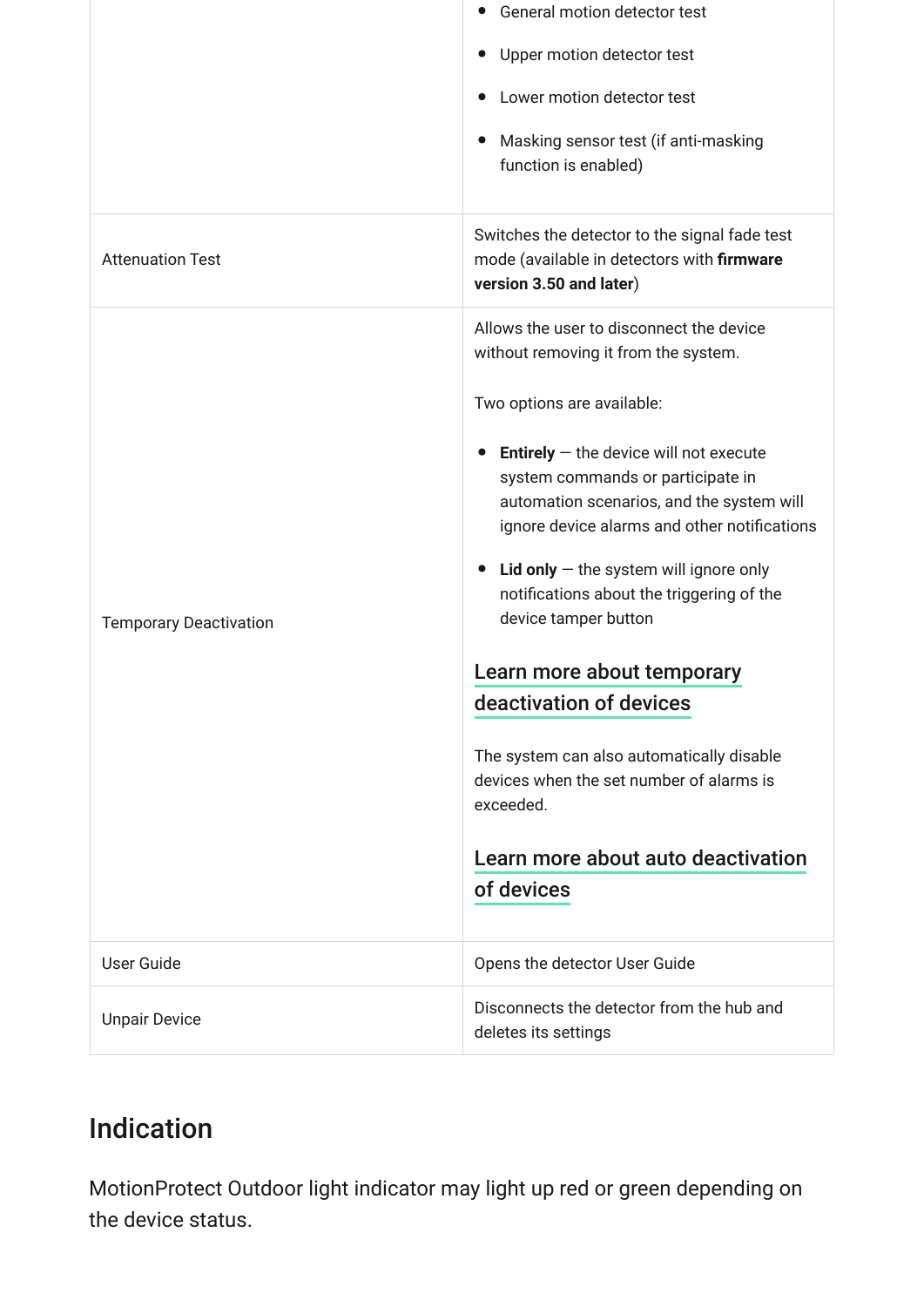### Indication When Pressing the "On" button

| <b>Event</b>                                           | Indication                                       |
|--------------------------------------------------------|--------------------------------------------------|
| Pressing the power button (detector is switched<br>on) | Lights up red while the button is held down      |
| Switching on                                           | Lights up green while the device is switching on |
| Switching off                                          | Initially lights up red, then blinks three times |

# Turned-on detector indication

| <b>Event</b>                                                          | <b>Indication</b>                                                     | <b>Note</b>                                                                                        |
|-----------------------------------------------------------------------|-----------------------------------------------------------------------|----------------------------------------------------------------------------------------------------|
| Detector connection to the hub                                        | Lights up green for a few<br>seconds                                  |                                                                                                    |
| Hardware error                                                        | Blinks red continuously                                               | The detector requires repair,<br>please contact Support<br><b>Service</b>                          |
| Motion- and masking-triggered<br>alarm or tamper button<br>triggering | Lights up green for about one<br>second                               |                                                                                                    |
| Battery needs replacing                                               | During the alarm, it slowly<br>lights up green and slowly<br>goes out | Replacement of the detector<br>battery is described in the<br><b>Battery replacement</b><br>manual |

# Functionality Testing

The Ajax security system allows conducting tests for checking the functionality of connected devices.

The tests do not start immediately but within a period of 36 seconds when using default settings. The test time start depends on the settings of the detector ping interval (the "**Jeweller**" menu in the hub settings).

[Jeweller Signal Strength Test](https://support.ajax.systems/en/what-is-signal-strenght-test/)

[Detection Zone Test](https://support.ajax.systems/en/what-is-detection-zone-test/)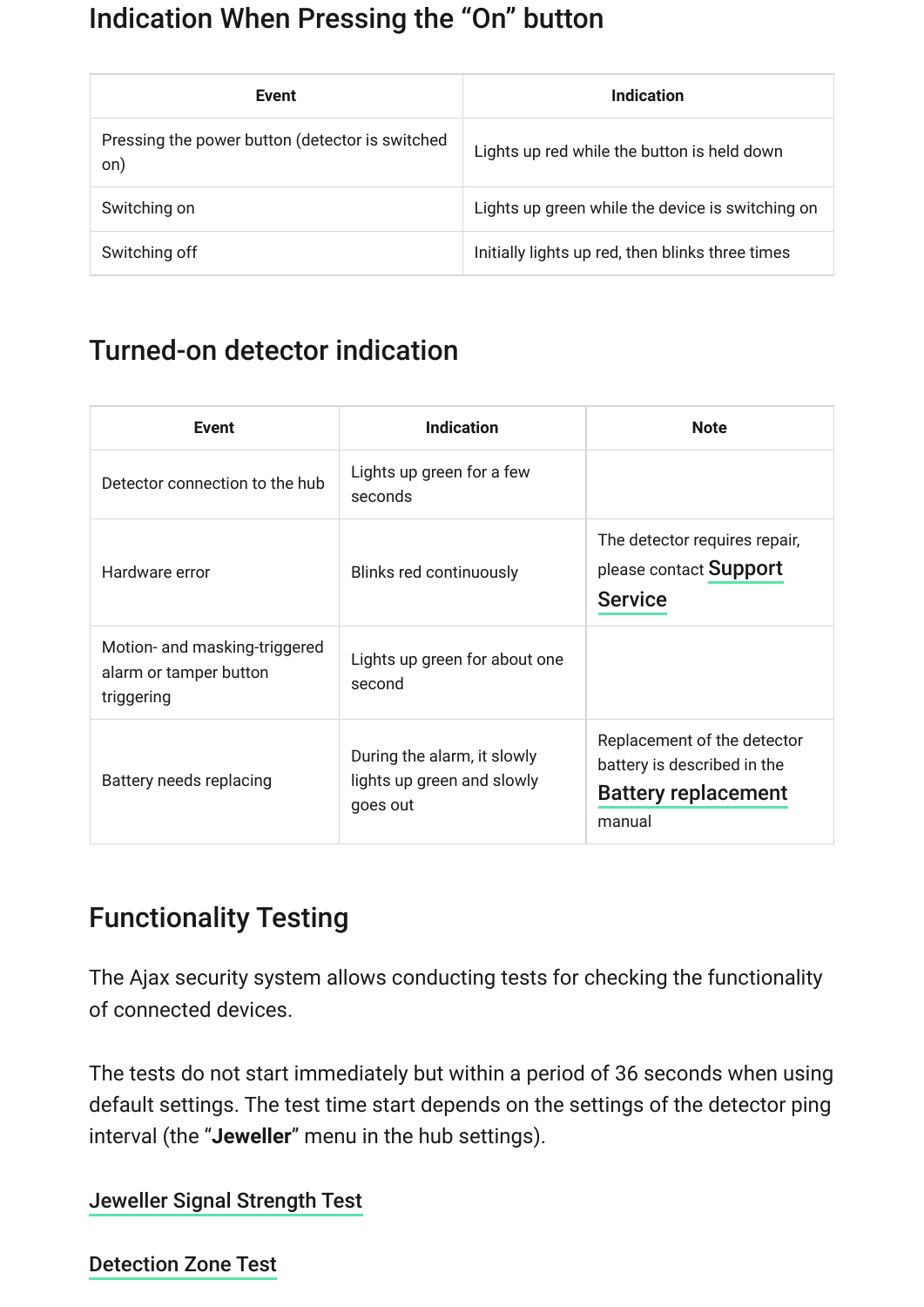#### [Attenuation test](https://support.ajax.systems/en/what-is-attenuation-test/)

According to the requirements of EN50131, the level of the radio signal sent by wireless devices is reduced during the test mode.

## Choosing an installation place

Before installing the detector, conduct the Jeweller signal strength test.

Install MotionProtect Outdoor at the height of  $0.8 - 1.3$  m, ensuring the upper lens axis to be parallel to the ground, and the supposed intrusion path is perpendicular to the lens axis.

When choosing the installation place, consider the maximum device detection range. It depends on the sensitivity level and the position of the regulator for adjusting the motion detection range.

| <b>Regulator position</b> | <b>Sensitivity level</b> | <b>Motion detection range</b> |
|---------------------------|--------------------------|-------------------------------|
| Top<br>(minimum range)    | Low / Middle / High      | up to 3 meters                |
| Middle<br>(middle range)  | Low                      | up to 7 meters                |
|                           | Middle / High            | up to 8 meters                |
| Low<br>(maximum range)    | Low / Middle / High      | up to 15 meters               |

The detection range was tested at an ambient temperature of +23°C and clear weather. In other conditions, the detection range may vary. When choosing an installationplace, use the Detection Zone Test to determine the sector in which the device detects movement as accurately as possible.

To avoid false alarms due to rain or snow falling on the masking sensors, install MotionProtect Outdoor under a covering. To protect masking sensors in the open area, use Hood for MotionProtect Outdoor cover.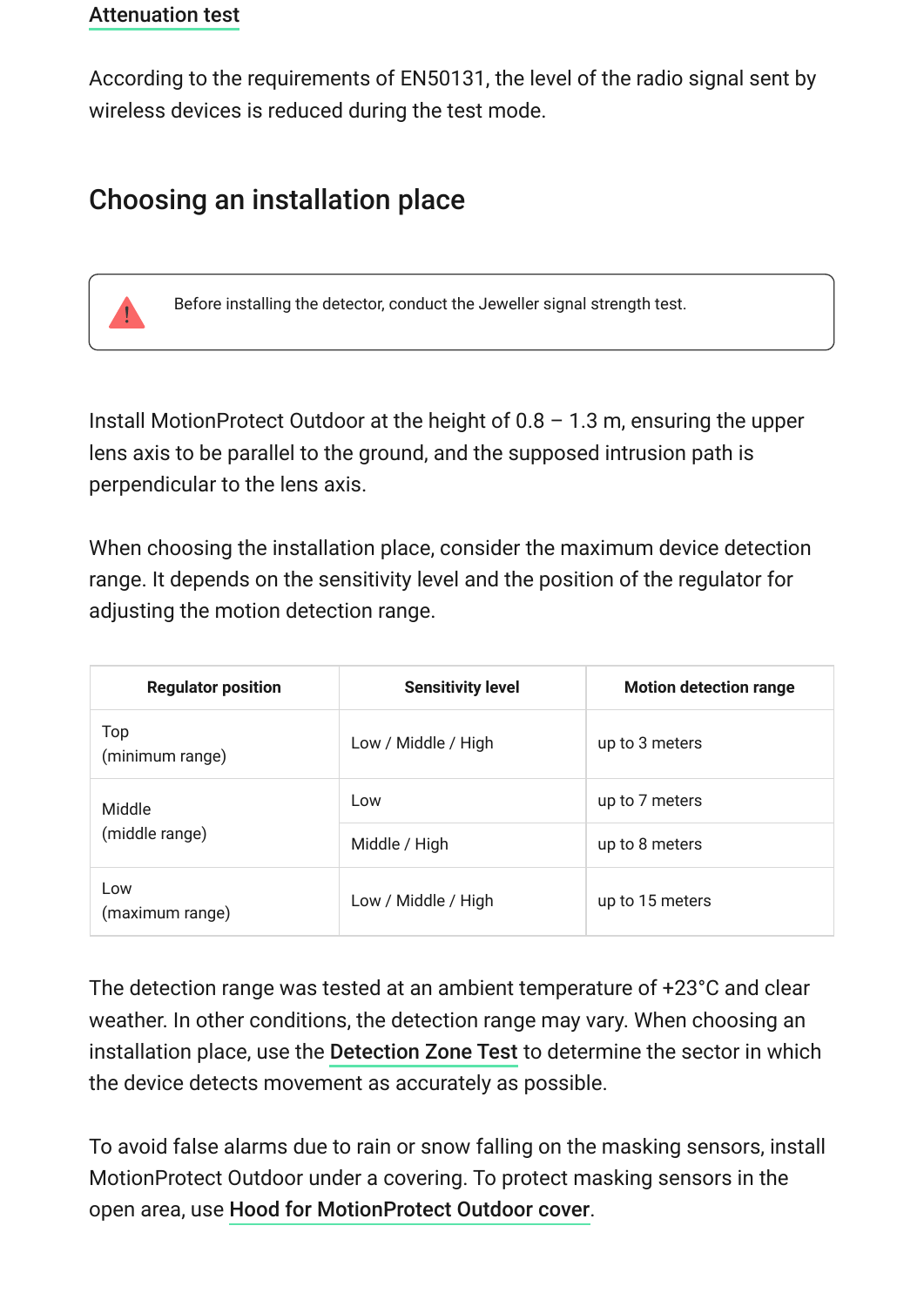MotionProtect Outdoor sends an alarm to the hub only if both PIR sensors detect identical motion. The difference in time of motion detection should not exceed 1.5 seconds.

Check the detector functioning at the alleged installation place. When choosing the location of MotionProtect Outdoor, take into account the radio signal communication range.

If the signal level is low (one bar), we cannot guarantee the stable operation of the detector. Take all possible measures to improve the quality of the signal. At least, move the detector: even a 20 cm shift can significantly improve the quality of signal reception.

[If the detector has low or unstable signal strength even after moving, use a](https://ajax.systems/products/rex/) ReX . radio signal range extender

Be careful when mounting the attachment panel. Excessive force during its mounting can lead to deformation of the panel and, consequently, to the inability to install the detector or to its unreliable fixation. Attach SmartBracket with the bundled fixing tools. Using any other tools, e.g., large diameter screws may damage the attachment panel. We do not recommend using double-sided adhesive tape for permanent mounting. The tape runs dry with time, which can cause falling, false triggering, and detector malfunction.

#### **Do not install the detector:**

- Without Hood for MotionProtect Outdoor in a place without a covering.
- Opposite the trees whose leaves can be in the detection zone of the upper and lower PIR sensors of the detector.
- Opposite the bushes higher than 80 cm.
- Near metal objects and mirrors (they can shield the radio signal and lead to its attenuation).
- Closer than 1 meter from the hub.

Note that MotionProtect Outdoor does not detect movement behind the glass. Therefore, do not install the detector in locations where glass objects can obstruct the detector's view. For example, in places where a glass door can obstruct the view of the device.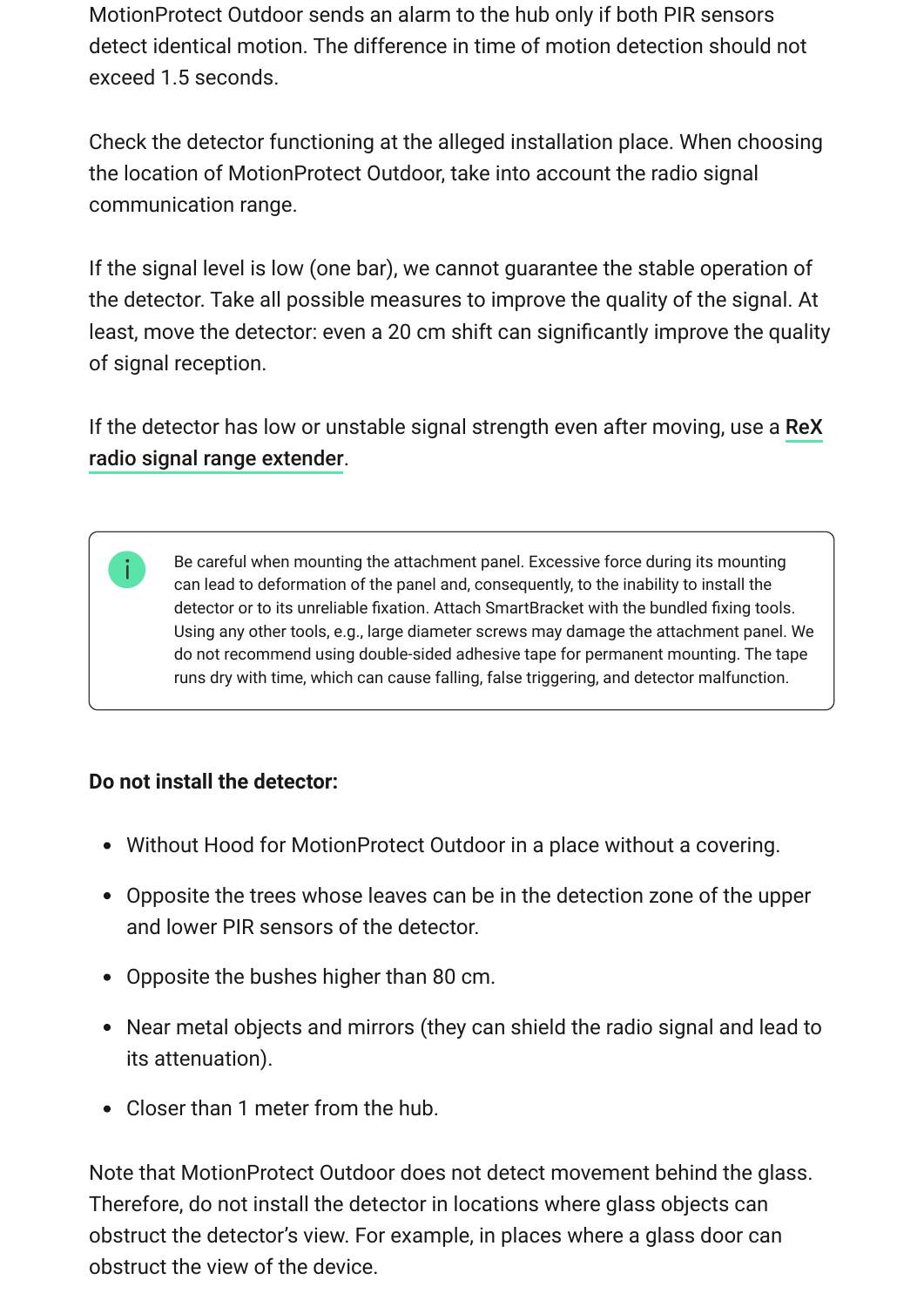#### [Why motion detectors react to animals and how to avoid it](https://ajax.systems/blog/what-is-pet-immunity-in-motion-detectors-and-how-to-use-it-correctly/)



Install detector at a height 0.8 to 1.3 meters so that its upper lens looks parallel to the ground. If the site is uneven, the installation height is considered from the highest point of the territory controlled by the detector.



### Detector installation procedure

**1.** Fix the SmartBracket attachment panel on the surface temporarily using bundled screws or double-sided adhesive tape. Consider the installation height:  $0.8 - 1.3$  meters.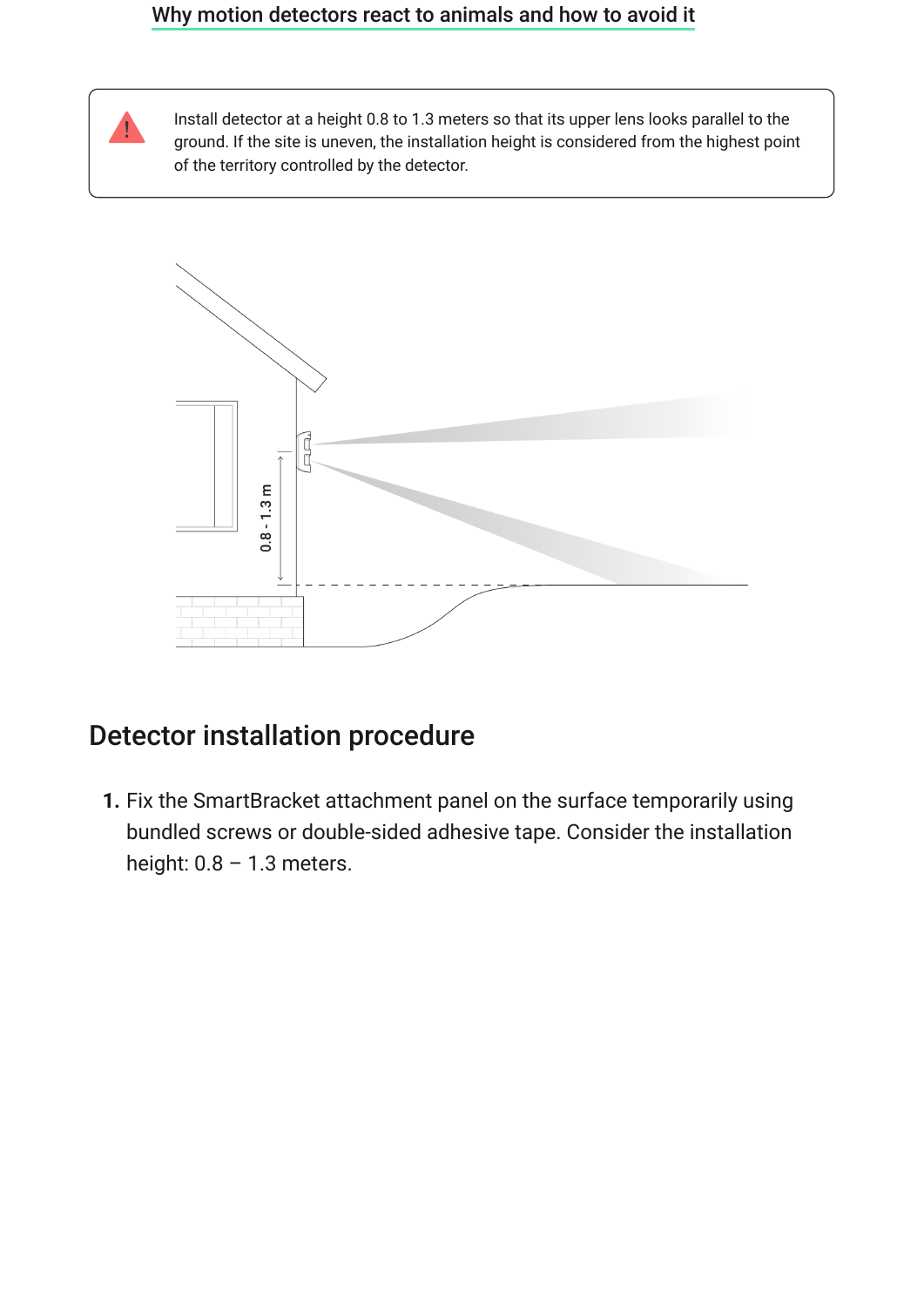

**2.** Select the motion detection distance (3 to 15 m) using the adjustment scroll bar.

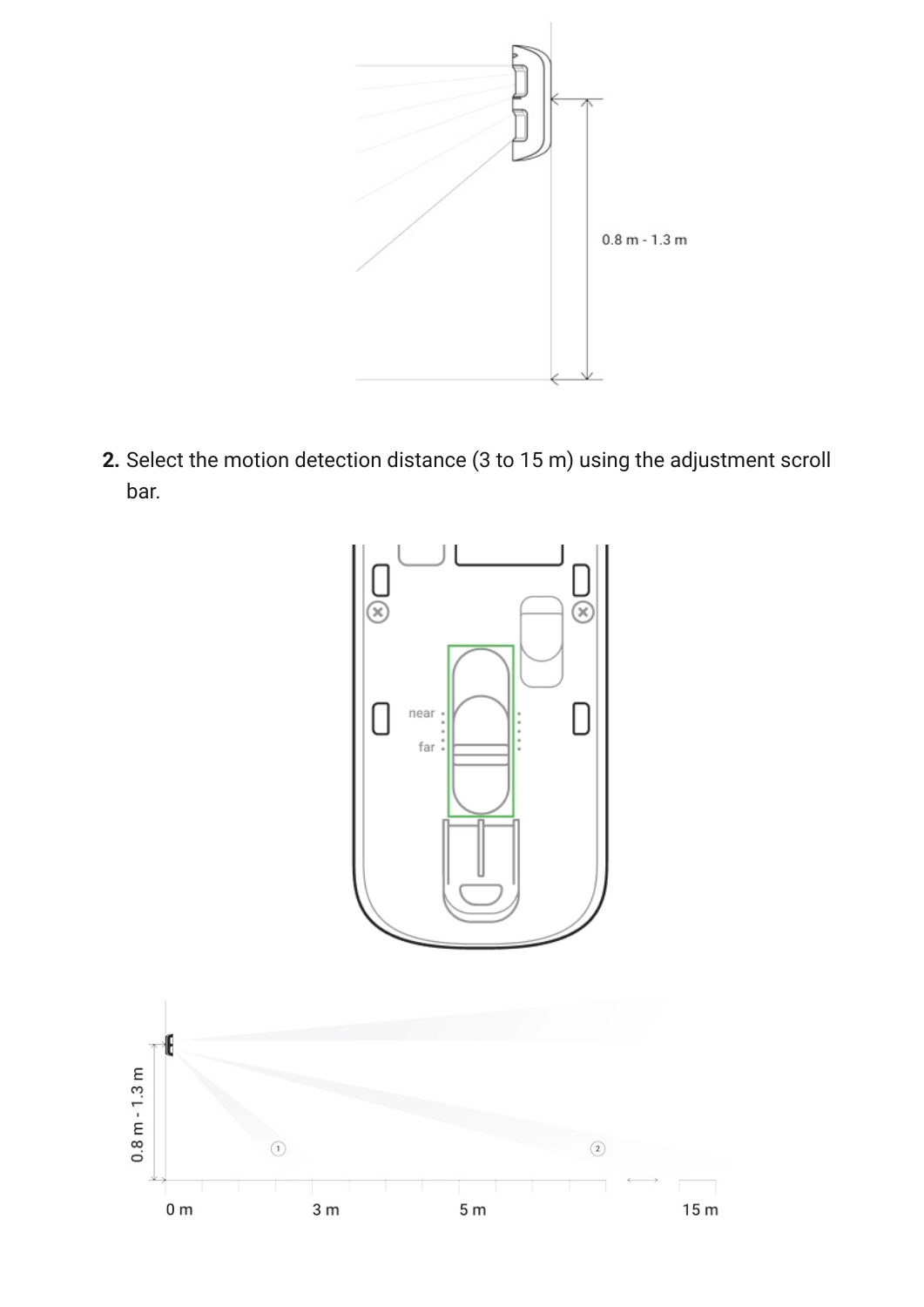The lower PIR sensor beam direction with the specified minimum (1) and maximum (2) detection range

**3.** Put MotionProtect Outdoor on the SmartBracket attachment panel. Leave the detection area (horizontal detection angle  $-$  90 $^{\circ}$ ) and make sure that there are no moving objects within the detection area to calibrate antimasking sensors properly.



Attention! The anti-masking sensors will begin to calibrate automatically when the detector has been put on the SmartBracket attachment panel. Calibration lasts up to 30 seconds and is followed by the flashing upper and lower LED indicators.

- **4.** Conduct the Detection Zone Test for upper and lower sensors separately, both sensors simultaneously, and anti-masking test in the Ajax app. If the detector does not react to motion, select the appropriate sensitivity level, detection range, and check the detector slope angle.
- **5.** If all tests have been appropriately passed, fix the SmartBracket to the surface with screws permanently, put MotionProtect Outdoor on the attachment panel, and wait until the end of calibration. Fix the detector on the attachment panel with the bundled screw.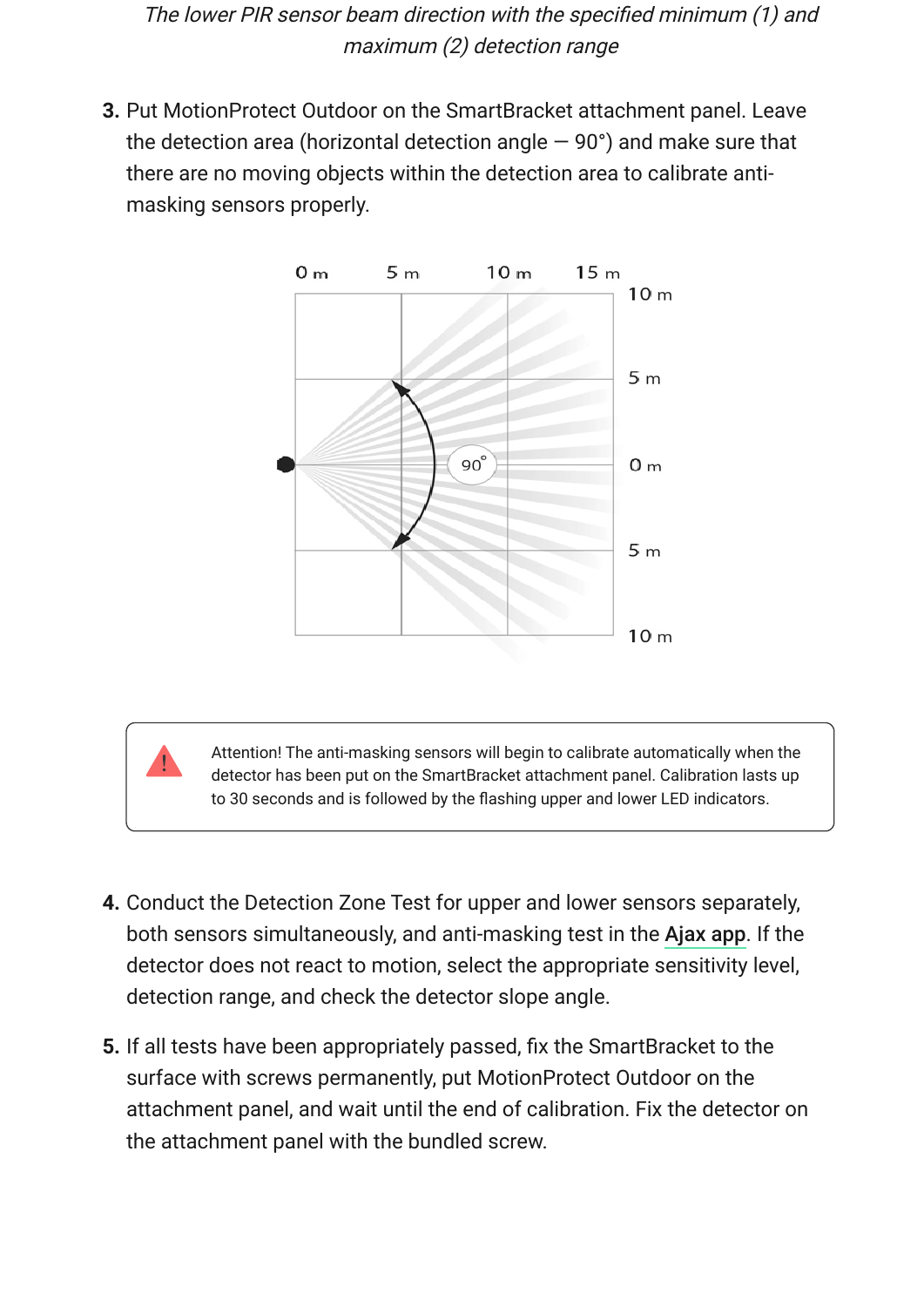

# Connecting External Power Supply

MotionProtect Outdoor can use external power supply 5-28 V DC, 200 mA. If the external power supply is connected, there is no need to remove the pre-installed batteries. Batteries provide the detector with the backup power source.

#### **To connect the external power supply:**

- **1.** Disassemble the detector body: remove the screws and open the lid.
- **2.** Break off special caps on the SmartBracket attachment panel:

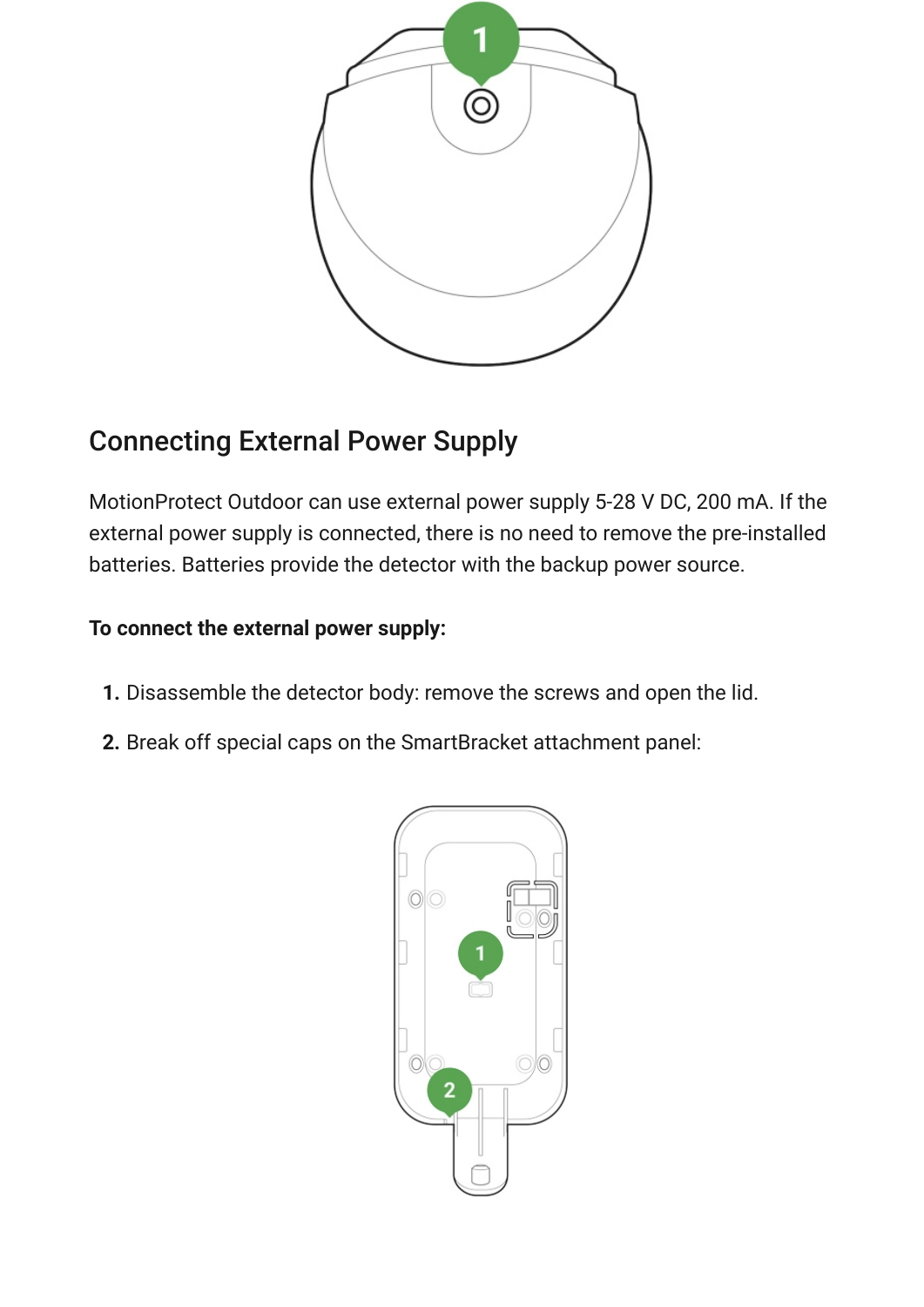1. A cap for putting out the power supply wire behind the SmartBracket attachment panel

2. A cap for putting out the power supply wire below the SmartBracket attachment panel

- **3.** Run the external power supply dead wire through the attachment panel and cap.
- **4.** Connect the cable to the terminal strips observing polarity. Fix the wire with the clamp.



- 3. Terminal strips on the detector board
- 4. The clamp on the back of the detector body
- **5.** Switch on the power supply. The value of the **External Power Supply** field in the detector settings will change to **Connected**.



Use grounded power supply source only!

**6.** Fix the rear of the body with screws, install the detector and wait until the end of calibration.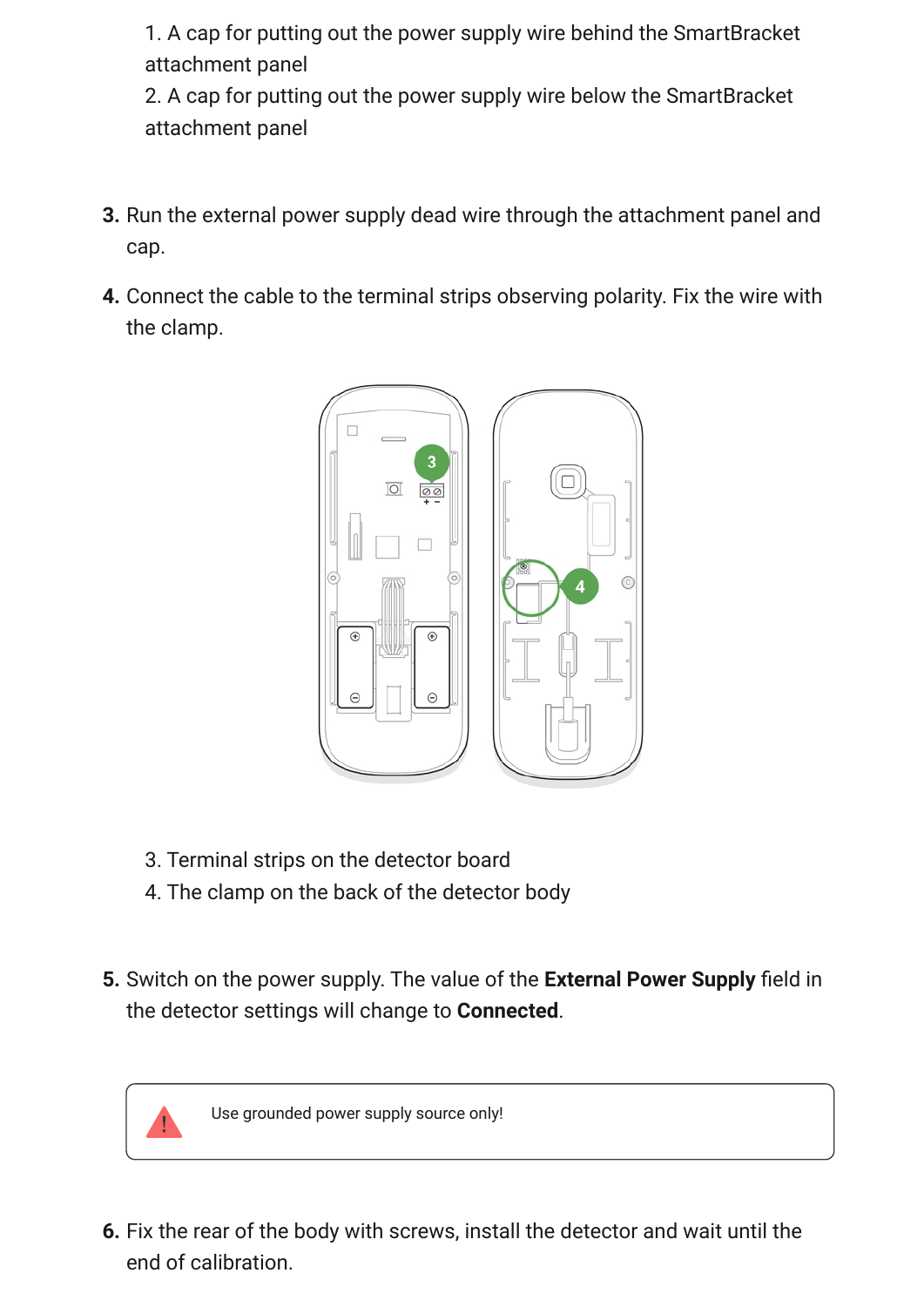### **Maintenance**

Check the operational capability of the detector regularly. Clean the detector body from dust, spider web, and other contaminants as they appear. Use soft dry napkin suitable for tech equipment.

Do not use any substances containing alcohol, acetone, gasoline, and other active solvents to clean the detector.

The pre-installed battery ensures up to 5 years of autonomous operation (with the 3 minutes ping interval by the hub). If the detector battery is low, the system notifies the user, and the LED indicator smoothly lights up and goes off if motion is detected or the tamper is triggered.

#### [How long Ajax devices operate on batteries, and what affects this](https://support.ajax.systems/en/how-long-operate-from-batteries/)

#### [Battery replacement](https://support.ajax.systems/en/how-to-replace-batteries-in-motionprotect-outdoor/)

### Hood Installation

Hood for MotionProtect Outdoor is a cover protecting masking sensors of the detector from rain and snow. Install it when the detector cannot be placed under the covering.

[Buy Hood for MotionProtect Outdoor](https://ajax.systems/products/mpo-hood/)

Hood for MotionProtect Outdoor can be mounted even on a detector that is already installed. You don't need to detach the device from the surface for installing the hood.

#### **To install Hood for MotionProtect Outdoor:**

- **1.** Remove the protective film from the Dual Lock tape, which is glued to the inner surface of the hood.
- **2.** Attach the hood to the detector part of the tape will stick to the body of the detector.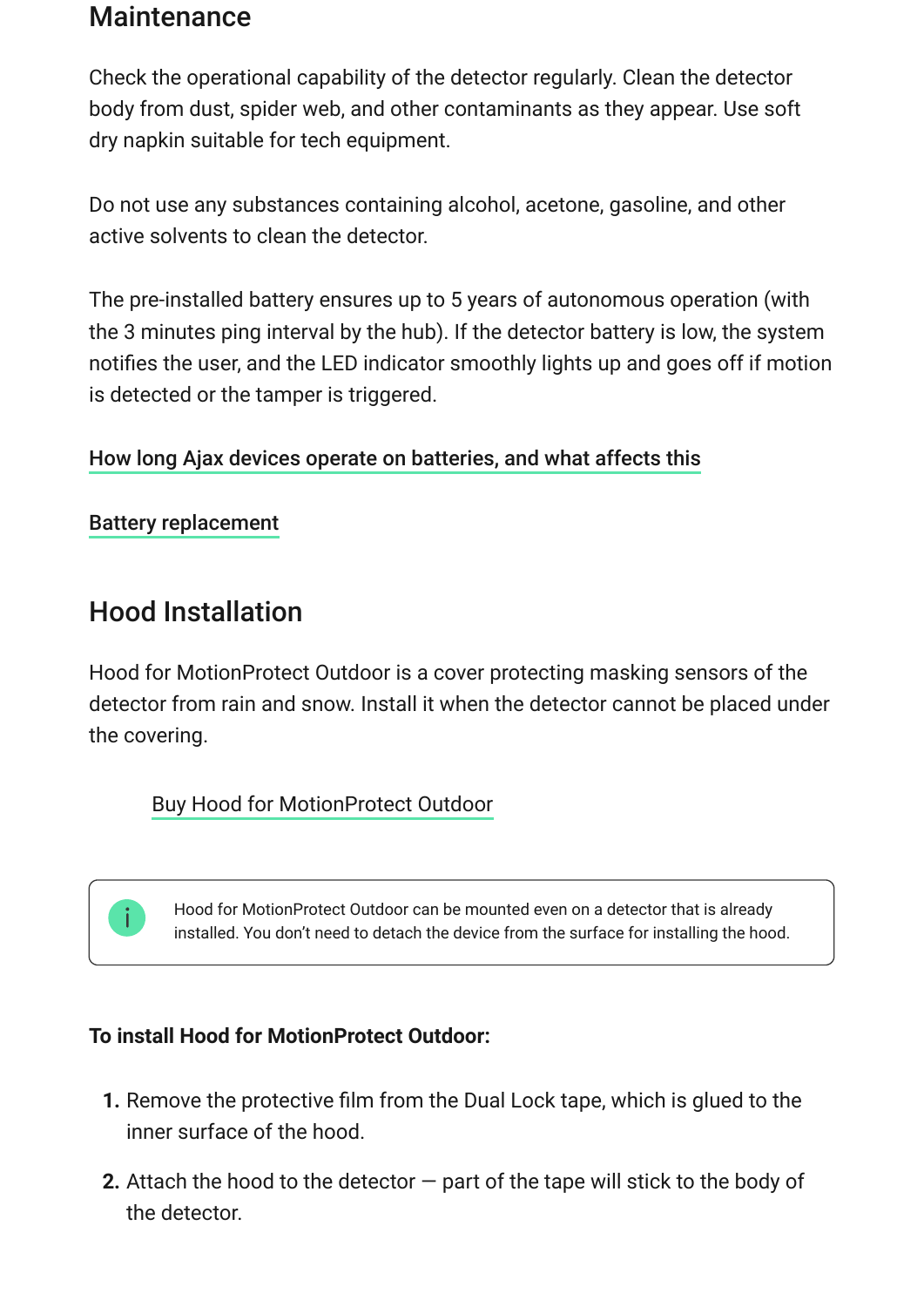- **3.** Detach the hood from the MotionProtect Outdoor and smooth out the part of the tape that remained on the detector body.
- **4.** Put the hood back so that both parts of the tape stuck, fixing the hood on the detector.

# Tech Specs

| Sensing element                     | PIR sensor, 2 pcs                                                                                                                         |
|-------------------------------------|-------------------------------------------------------------------------------------------------------------------------------------------|
| Detection angle, horizontal         | $90^{\circ}$                                                                                                                              |
| Time for motion detection           | From $0.3$ to $2$ m/s                                                                                                                     |
| Motion detection distance           | Adjustable, 3-15 m when the detector is<br>installed at 1 m height                                                                        |
| Protection against masking          | Yes                                                                                                                                       |
| Pet ignoring function               | Yes, height up to 80 cm when the detector is<br>installed at 1 m height<br>Why motion detectors react to<br>animals and how to avoid it > |
| Protection against false triggering | Yes, algorithmic analysis                                                                                                                 |
| Frequency band                      | 868.0 - 868.6 MHz or 868.7 - 869.2 MHz,<br>depending on the sales region                                                                  |
| Compatibility                       | Operates only with all Ajax hubs, and range<br>extenders                                                                                  |
| Maximum radio signal power          | Up to 20 mW                                                                                                                               |
| Radio signal modulation             | <b>GFSK</b>                                                                                                                               |
| Radio signal range                  | Up to 1,700 m (where there are no obstacles)<br>Learn more                                                                                |
| Power supply                        | 2 × CR123A, 3 V                                                                                                                           |
| <b>Battery life</b>                 | Up to 5 years                                                                                                                             |
| <b>External power</b>               | 5 - 28 V DC, 200 mA                                                                                                                       |
| Body protection level               | <b>IP55</b>                                                                                                                               |
|                                     |                                                                                                                                           |